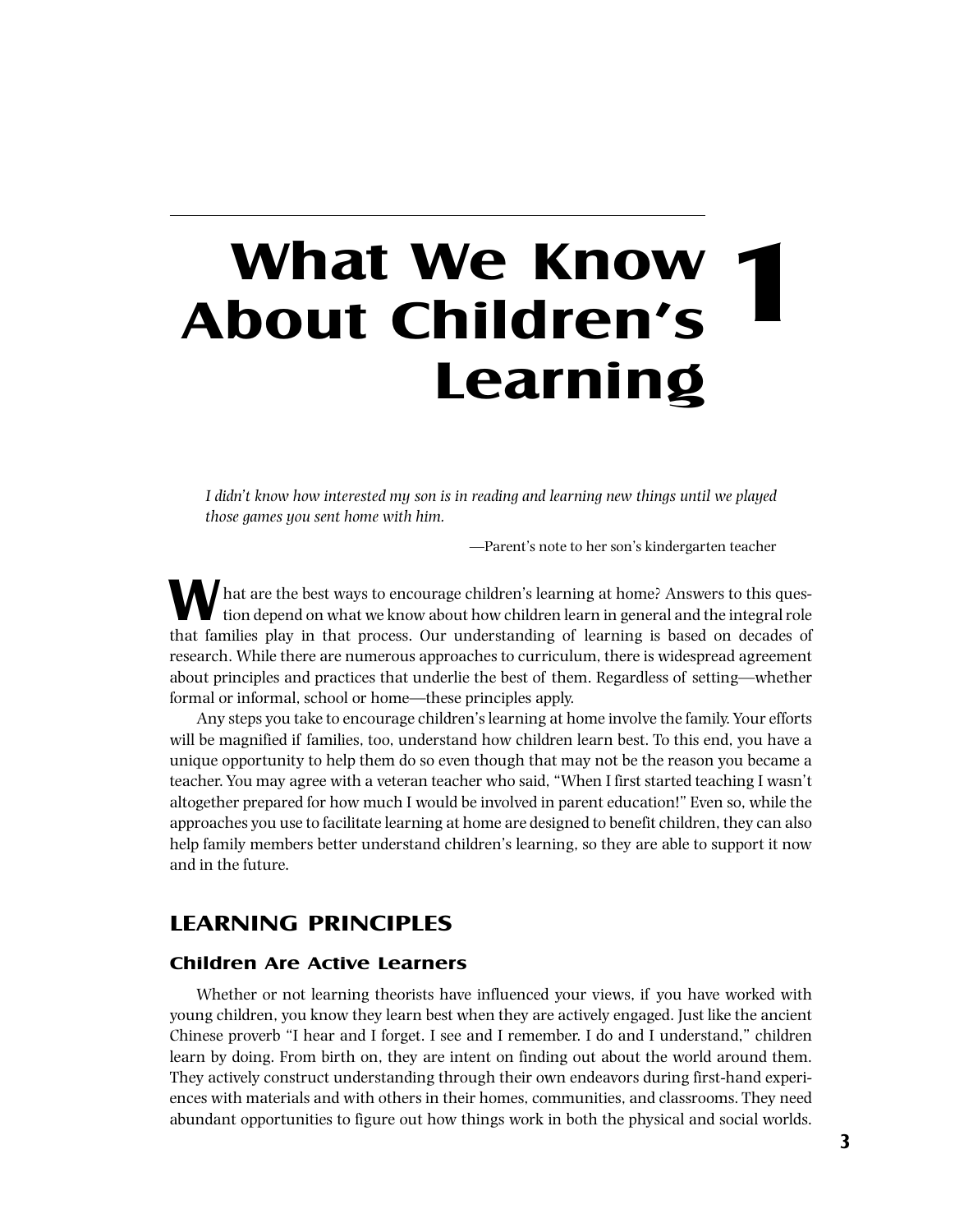Good learning experiences enable them to do just that. Good learning experiences are authentic connected to the real world as children know it—and for that reason they are memorable and satisfying. No amount of telling children that  $2 + 3 = 5$  can replace actual experiences with concrete materials they can use to make this and other numerical relationships meaningful.

Parents and other adult family members may not fully understand young children's need forthe kinds of first-hand experiences that best support their learning. They may hold the view that true learning is "book learning"—formal instruction by trained teachers—and that it entails the kinds of systematic instructional practices prevalent in classrooms for older students. But just like their children, parents also learn by doing. They are better able to understand the power of active learning by experiencing itthemselves. *Telling* them that children learn through authentic experiencesislikely to be less effective than *enabling* them—say—to play a game with their child that entails using academic and intellectual skills, so they experience the benefit of active learning first-hand.

# **Children Learn Through Interactions With Others**

Learning isin large part a social activity. Children are social beings and social interaction has great power to encourage the expansion of their thinking and their language skills. Communication with others enables children to connect their experiences to the language symbols—the words—that represent them. As they become more proficient language users, their ability to talk about their understandings improves. At the same time, other people can use language to provoke children's thinking. Interaction in all forms—both verbal and nonverbal is mediated by the cultural context with all its richness and nuance. What children see and hear and how others respond to them impacts their learning in both subtle and dramatic ways.

Children's *potential* to learn also hinges on social interaction. They are primed to learn when the level of challenge is just outside the realm of what they are able to do independently. Adults and more-capable siblings and peers can provide the necessary guidance and scaffolding for children to take that next step, so that subsequently, they can take it by themselves. The image of a scaffold as a temporary framework that supports learning is an apt one in helping us understand our roles as teachers. While curiosity and a sense of competence are the main reasons children are eager to learn, social interactions enable other people to cultivate that desire, reinforce children's efforts, and motivate them still further.

When adults—teachers and parents alike—show they value learning and include children in activities that naturally include academic skills like reading and using numbers, they are encouraging children's interest in and enthusiasm for learning those skills. Teachers can help parents understand the power of participating in informal activities with their children. Every day activities like cooking, building, making repairs, or playing a game *together* are powerful and satisfying learning opportunities for children and positively influence their motivation to learn.

# **Children Learn Holistically**

It's customary to describe children's development and learning in separate areas: social/emotional, cognitive, language, physical. But this is an artificial division because development in one area influences and is influenced by development in other areas. For example, in the same way that children's language and intellectual development are intertwined—each supporting the other—so too are their conceptual understandings. Children perceive the world as an integrated whole, not divided into bits of information in discrete categories like reading, writing, or mathematics. As children engage in activities, they naturally seek out connections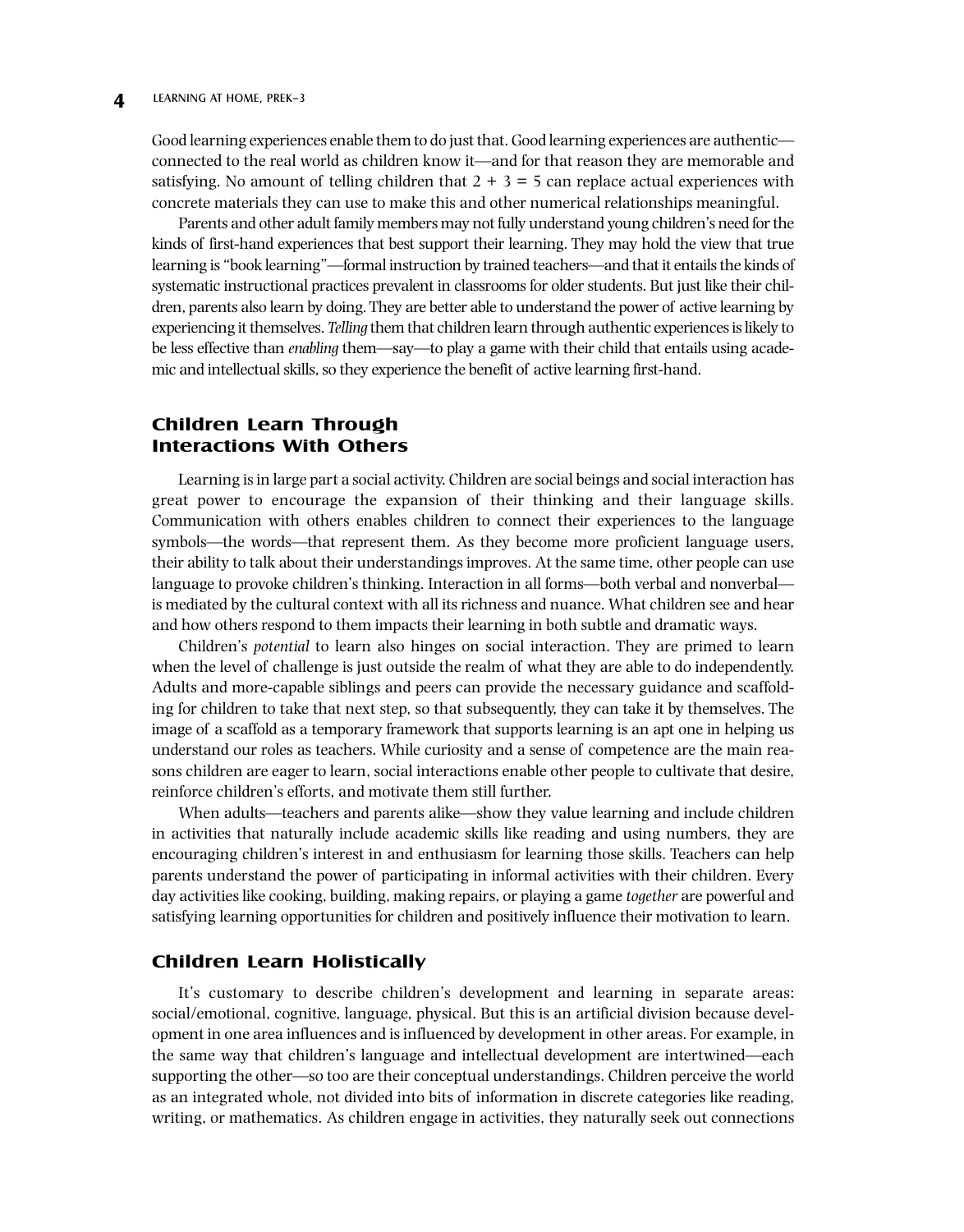between new information and what they already know. This not only makes learning more meaningful, it makes it easier.

Integrated learning activities approximate real-world experiences because they help children make connections across content areas and construct knowledge that is relevant on a personal level. They also help children apply skills and concepts in meaningful ways. For example, the ability to differentiate attributes of objects is important in every subject area. It aids in recognizing differences in quantity, size, shape, pattern, and letters, and it enables children to compare and contrast characteristics of organisms and other natural phenomena. While integrated approaches can help children acquire basic academic skills, such as letter recognition, their value in addressing intellectual dispositions or "habits of mind" (Katz, 1993) should not be underestimated. These dispositions include a desire to make sense of their experiences, to theorize about cause and effect, and to think critically. They are also motivating factors in children's continued eagerness to learn.

The general public is accustomed to thinking of learning in specific content areas. As a result, parents may think that basic skills are best taught through direct instruction apart from a context that makes these skills meaningful. For example, parents may encourage their children to recite the alphabet, count to 10, or name colors under the assumption that their ability to do so means they understand these concepts and can apply them in other situations. They may not understand that children will be more likely to learn how to spell a word if they need it to use it to write an important message than if the word is part of a list of unrelated spelling words. Once again, teachers can help parents understand that experiences and activities through which children make connections across developmental and content areas make learning easier and more meaningful.

# **Each Child's Learning Style Is Unique**

Every child is naturally good at certain things and has preferred ways of learning. The key for teachers and parents is to recognize and respect each child's unique talents and to provide learning opportunities that best match his or her learning style. Howard Gardner's (1993) descriptions of nine intelligences (linguistic, logical-mathematical, musical, spatial, bodilykinesthetic, intrapersonal, interpersonal, and existential) provide insight into the various avenues through which we all can learn. Each child possesses these competencies to a varying degree but finds learning through some channels easier. For instance, some children are sensitive to the meaning and order of words (linguistic intelligence), others to the complexity of logical systems (logical-mathematical intelligence). Some children naturally think in pictures (spatial intelligence), while still others are skilled at using their bodies (bodily-kinesthetic). When we accommodate differences in how children best learn and display knowledge, we are helping them to be successful and feel more capable as learners.

Helping parents accept and appreciate their child's unique abilities and learning styles is another way teachers can support children's learning at home. Teachers can also encourage parents to engage children in experiences that enable them to use their natural talents. And, as a result of their understanding of each child's strengths, teachers can further support parents in this process by recommending or assigning particular kinds of learning-at-home activities.

## **Children Learn Through Play**

Play is a catalyst for learning. Through play, children have opportunities to make sense of their experiences. Play enables them to learn and practice concepts and skills, express their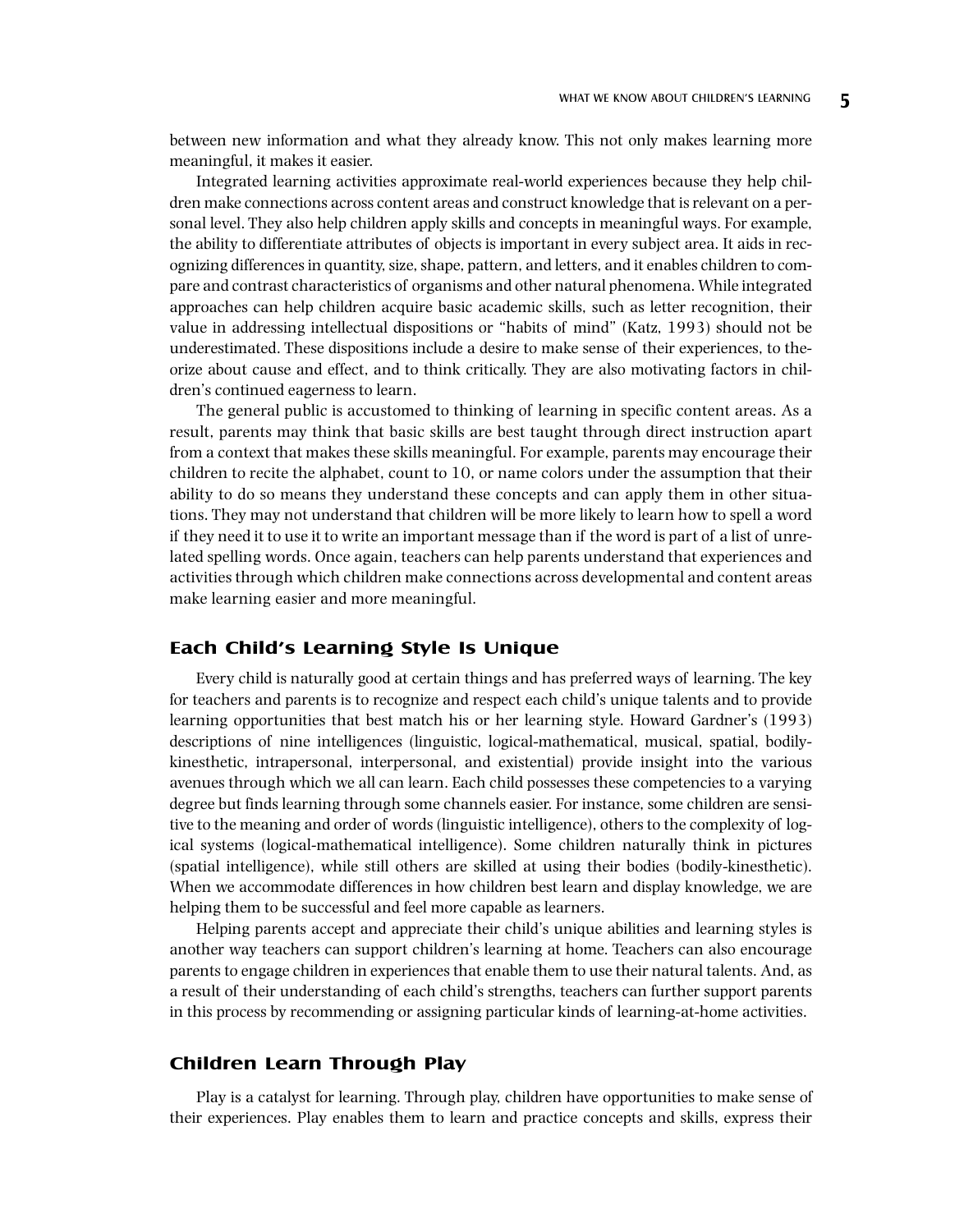#### **6** LEARNING AT HOME, PREK-3

ideas and emotions, and develop symbolic capabilities. It also helps children build relationships and solve problems. Play is often described by its characteristics. It is self-initiated, spontaneous, actively engaging, intrinsically motivating, carried on for its own sake, and pleasurable. When adults provide activities and experiences that embody at least some of the characteristics of play, they are capitalizing on the power of play to encourage learning. This meansthat an activity that is inherently motivating, individually relevant, and engaging is a great learning activity. Playful activities can be used to build academic skills such as vocabulary and print recognition, number sense, measurement and geometry concepts, and other skills that are encapsulated in most states' curriculum standards. Of equal or greater importance, playful activities that absorb children's interest and encourage their curiosity strengthen intellectual dispositions and contribute to their eagerness to learn. And when adults play *with* children, they can take advantage of teachable moments and see child development in action.

This is perhaps *the* key to encouraging family members to participate in educational activities at home with their children. The power of play to promote learning is widely misunderstood. Teachers who enable parents and other family members to engage in playful activities with children are supporting learning and at the same time helping families better understand the role of play as a medium and context for learning. Play also encourages family togetherness, which has emotional benefits including children's feelings of self-worth and family and cultural identification.

# **EARLY LEARNING PRACTICES**

Besides considering how and why to encourage learning at home, you will need to plan for *what* children will learn. Understanding age-related and individual characteristics and needs are important factors in the process of recommending to family members how they can best support children's learning. In addition, you are or will be charged with organizing and planning curriculum relative to grade-level learning outcomes. These considerations will determine the kinds of home activities and concrete learning materials from which children are most likely to benefit.

# **Curriculum Guidelines**

State and school district standards define small units of knowledge and skills that make up academic program goals and desired learning outcomes. Whether termed guidelines, frameworks, foundations, or standards, they share many similarities in outlining grade-level expectations for learning in language, literacy, mathematics, science, and other academic domains. It should be noted, however, that academic goals are often different from the foundational skills (e.g., using language to express oneself or focusing attention on purposeful activities) and intellectual dispositions (e.g., curiosity or persistence) that support learning in both the short and long term. These underlying skills are more likely to be included in early learning standards in preschool than in kindergarten or primary-grade standards.

Ideally, children's experiences in—as well as outside of—school should help them reach both intellectual and academic goals. Many curriculum frameworks mention the importance of family involvement and schools'support for parents as partnersin the education and development of children. The notion that schools and families should work collaboratively to ensure that children engage in optimal learning experiences is one supported by the No Child Left Behind Act of 2001. While guidelines may mention the importance of engaging families in school curriculum, specific strategies to help children reach desired outcomes or ways to involve families in the process are left up to each district, school, and teacher.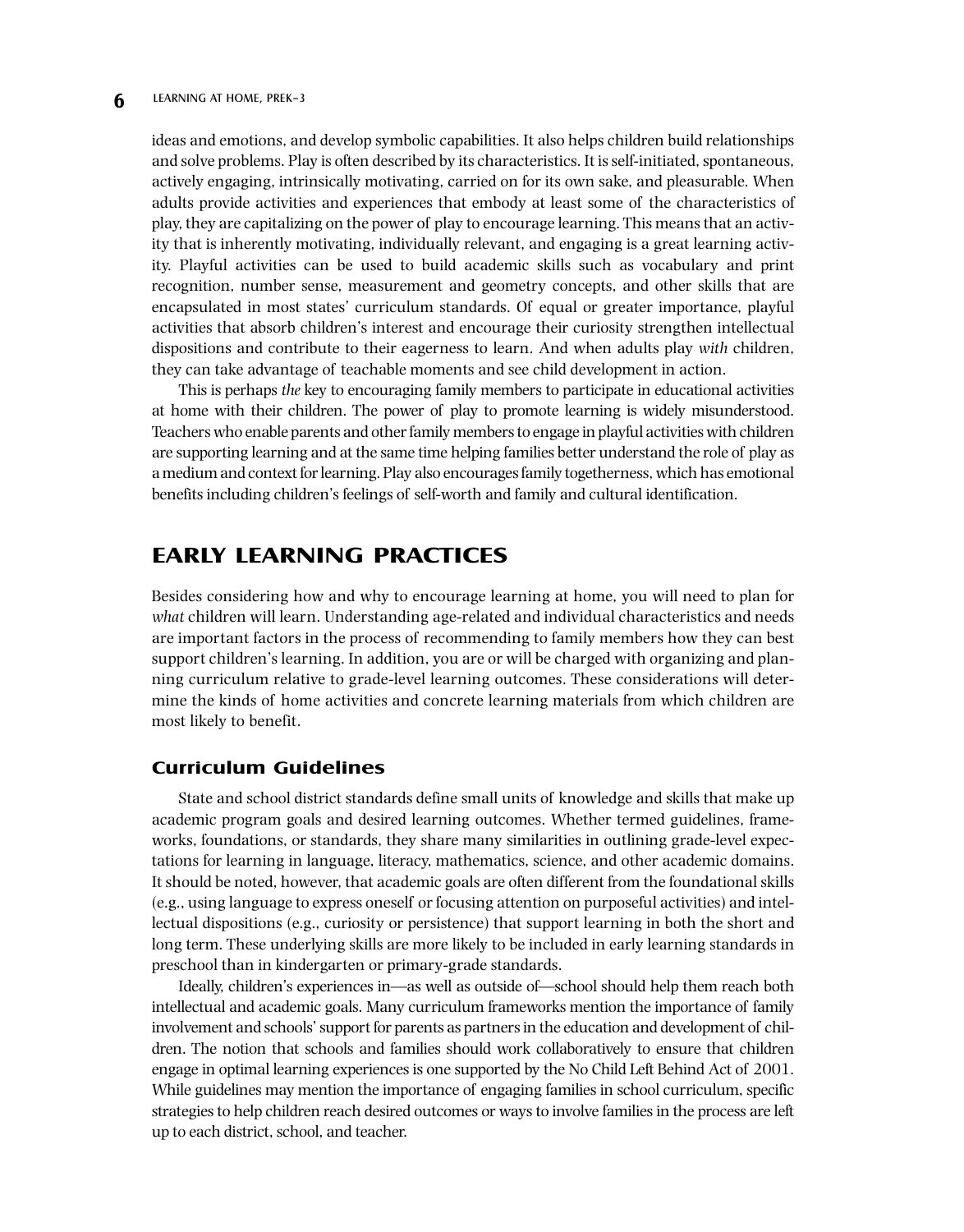As a teacher, you are guided to some extent by grade-level standards that usually describe outcomes in each content area. Understanding curriculum approaches in each of these areas can aid you in applying learning principles to help each child progress relative to these standards. Appropriate curriculum encourages active learning, is child-centered, and promotes intellectual dispositions as well as academic knowledge. It often integrates content areas. Addressing curriculum standards appropriately requires intentionality. Part of intentionality is conveying to others how child-centered learning experiences are compatible with standards. What we know about child-centered learning and best practice in each curriculum field is informed by research and supported by professional organizations. With sensitivity to family characteristics and advanced planning, you can directly involve family members in fostering children's knowledge and skills in all areas of the curriculum. And in the process, you are helping families become more aware of appropriate approaches that encourage children to be engaged and enthusiastic learners.

#### **Language and Literacy**

*Children are made readers on the laps of their parents.*

*—*Emilie Buchwald

Language and literacy acquisition go hand-in-hand and continue to develop as children grow. Experiences with oral language lay the foundation forlaterliteracy learning. For children to learn to read and write, both communication and literacy skills need to come together. The more children hear and use language to communicate, the greater their understanding of the phonological (sound), syntactic (rules), semantic (meaning), and pragmatic (usage) aspects of language. The more experiences they have with print in their environments and with books, the better they understand that print conveys messages and relies on basic conventions. Appropriate experiences with print also encourage such literacy specific skills as letter recognition, sound-symbol correspondence, encoding, decoding, and phonemic awareness.

One-on-one conversations, storybook reading, and activities that include words in spoken or written forms provide opportunities for children to deepen their language and literacy development. Activities such as these are also fundamental to children's concept development and motivation to learn. Interaction is key. A joint position statement entitled "Learning to Read and Write," published by the International Reading Association (IRA;1998) and the National Association for the Education of Young Children (NAEYC) describes appropriate experiences and teaching to support literacy learning from preschool through the primary grades. In preschool, these approaches are

- Positive, nurturing relationships with adults who engage in responsive conversations with individual children, model reading and writing behavior, and foster children's interest in and enjoyment of reading and writing;
- Print-rich environments that provide opportunities and tools for children to see and use written language for a variety of purposes, with teachers drawing children's attention to specific letters and words;
- Adults' daily reading of high-quality books to individual children or small groups, including books that positively reflect children's identity, home language, and culture;
- Opportunities for children to talk about what is read and to focus on the sounds and parts of language as well as the meaning;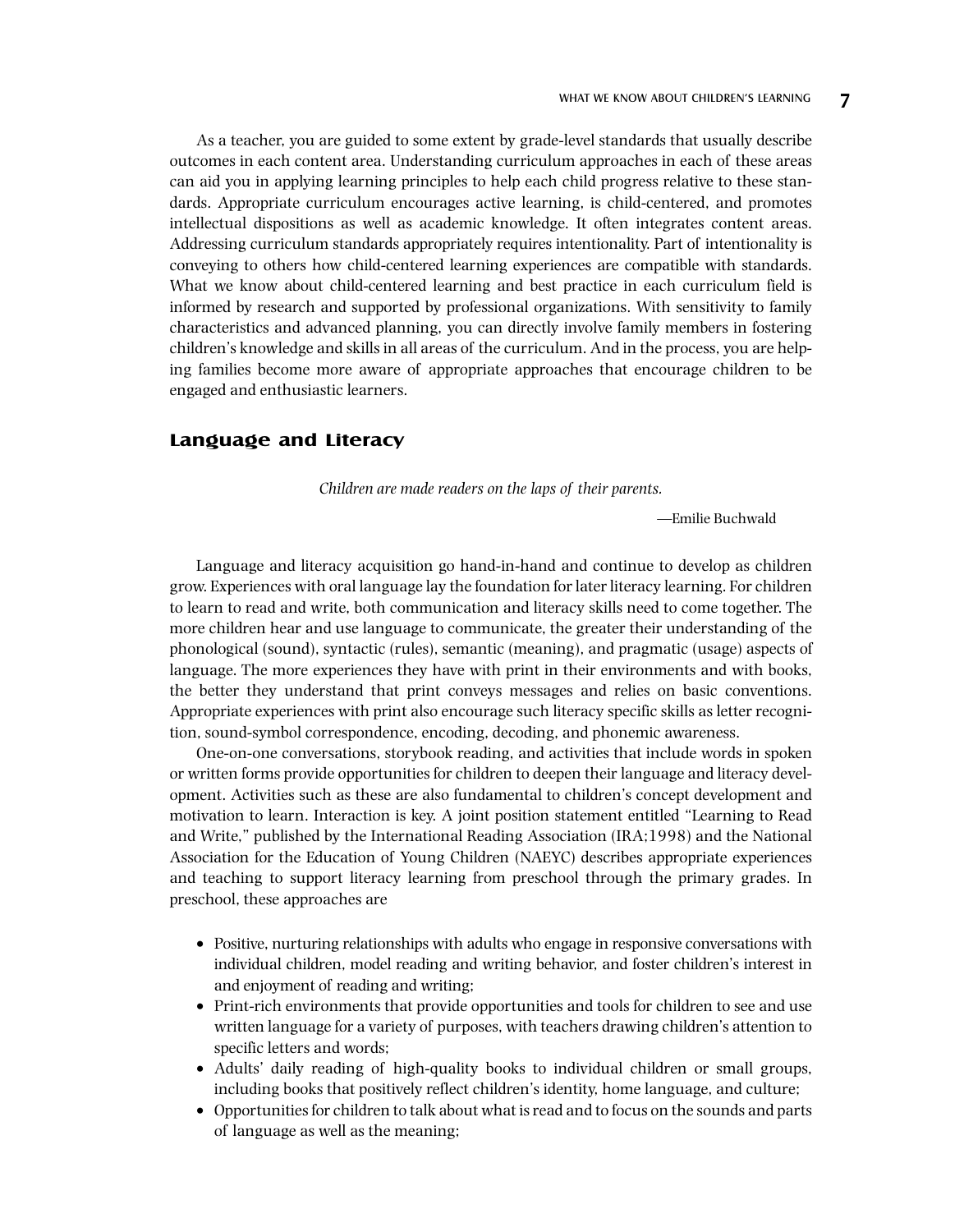- Teaching strategies and experiences that develop phonemic awareness, such as songs, fingerplays, games, poems, and stories in which phonemic patterns such as rhyme and alliteration are salient;
- Opportunities to engage in play that incorporates literacy tools, such as writing grocery lists in dramatic play, making signs in block building, and using icons and words in exploring a computer game; and
- Firsthand experiences that expand children's vocabulary, such as trips in the community and exposure to various tools, objects, and materials.

In addition to those listed above, some of the appropriate experiences in kindergarten and the primary grades include

- Daily experiences of being read to and independently reading meaningful and engaging stories and informational texts;
- Daily opportunities and teacher support to write many kinds of texts for different purposes, including stories, lists, messages to others, poems, reports, and responses to literature;
- Writing experiences that allow the flexibility to use nonconventional forms of writing at first (invented or phonic spelling) and over time move to conventional forms;
- An intellectually engaging and challenging curriculum that expands knowledge of the world and vocabulary; and
- Adaptation of instructional strategies or more individualized instruction if the child fails to make expected progress in reading or when literacy skills are advanced.

## Language and Literacy Learning at Home

Child development experts and educators understand that children's language and literacy skills begin at birth, long before they are enrolled in formal educational settings. Parents and other family members may not have that same level of understanding or know just how important they are in encouraging children's language and literacy. However, with your support and guidance, they too can use the approacheslisted above to engage in interactive experiencesthat enhance the skills their children already possess. Without family involvement, children's potential progress is likely to be diminished.

Specifically, this means helping families understand that exposure to language- and printrich environments is key. They may not know that children need multiple experiences encountering and using language and literacy in a variety of meaningful contexts if they are to become proficient readers and writers. Or that interactions within their family provide an important context—if not *the* most important context—for children to learn to use spoken and written language to communicate effectively.

You can help parents and others understand that the single best way to encourage children's literacy is to ensure they have daily experiences with high-quality books and opportunities to talk with responsive adults about what they hear and see in the books. This process begins with access to books, something that varies from family to family and community to community. While all children benefit from taking high-quality books home from school, it's especially important for disadvantaged children who may not otherwise have age-appropriate books available. When children listen to stories and interact with books, their understandings of the functions, forms, and conventions of print are enhanced. Shared book reading can also encourage natural and spontaneous exchanges that increase children's understanding of the story, stimulate their language and vocabulary, and develop their abstract and critical thinking skills.

Activities that enable family members to extend book reading encourage children to focus on the ideas presented in the book as well as specific language and literacy skills, such as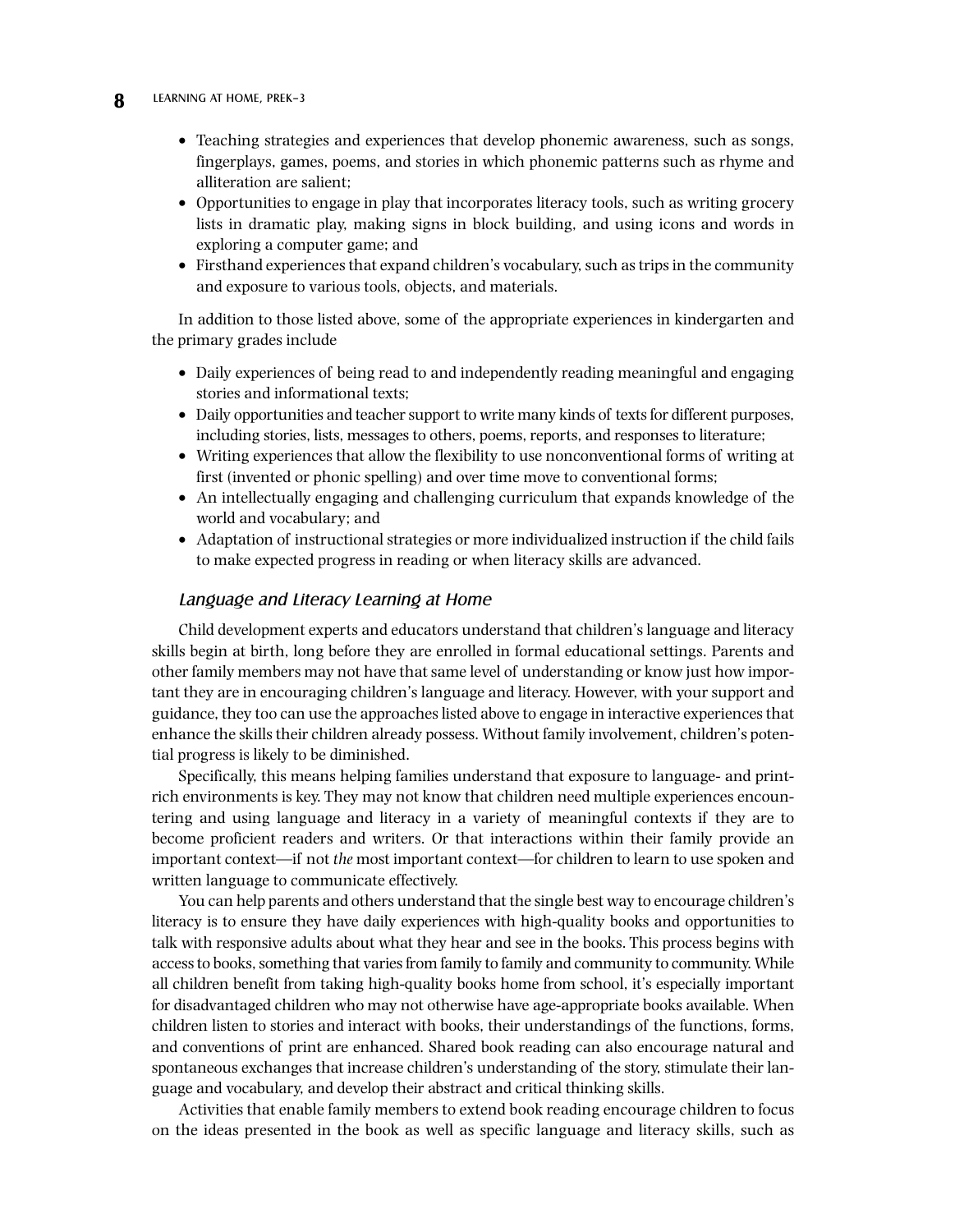sound-symbol relationships and story narrative. Both books and activities are natural conversation starters and can motivate adults to talk with children about things that are personally meaningful and culturally relevant.

Parent-child interactions during daily routines also provide rich context for language and literacy development. The simple act of talking about experiences and activities together enables parents to use those experiences to positively influence children's learning in general and as a springboard to informally teach specific language and literacy skills.

# **Mathematics and Science**

*I had my eyes opened to look for science and math in everything.*

—Parent who used parent kits in a library-based science and mathematics program that addressed many early-education standards in mathematics, science, and literacy

Conceptual development in mathematics and science share several similarities. Both rely on first-hand encounters with the environment and active engagement with concrete or manipulative materials that enable children to explore, see relationships, and problem solve. Both involve classification, comparisons of similarities and differences, and some form of representation or communication of these relationships. Measurement is used in both to capture observations. Children's understanding is enhanced when mathematics and science are integrated with activities in other content areas. Forinstance, cooking and gardening encourage children to count, measure, observe, and compare. In addition to similarities shared by these two disciplines, guidelines from professional organizations describe how adults can foster children's learning in each area.

*Early Childhood Mathematics: Promoting Good Beginnings* is a joint position statement published by National Association for the Education of Young Children (NAEYC) and the National Council for Teachers of Mathematics (NCTM; 2002). It describes high-quality mathematics education for young children and includes 10 research-based recommendations:

- 1. Enhance children's natural interest in mathematics and their disposition to use it to make sense of their physical and social worlds.
- 2. Build on children's experience and knowledge, including their family, linguistic, cultural, and community backgrounds; their individual approaches to learning; and their informal knowledge.
- 3. Base mathematics curriculum and teaching practices on current knowledge of young children's cognitive, linguistic, physical, and social-emotional development.
- 4. Use curriculum and teaching practices that strengthen children's problem-solving and reasoning processes as well as representing, communicating, and connecting mathematical ideas.
- 5. Ensure that the curriculum is coherent and compatible with known relationships and sequences of important mathematical ideas.
- 6. Provide for children's deep and sustained interaction with key mathematical ideas.
- 7. Integrate mathematics with other activities and other activities with mathematics.
- 8. Provide ample time, materials, and teacher support for children to engage in play, a context in which they explore and manipulate mathematical ideas with keen interest.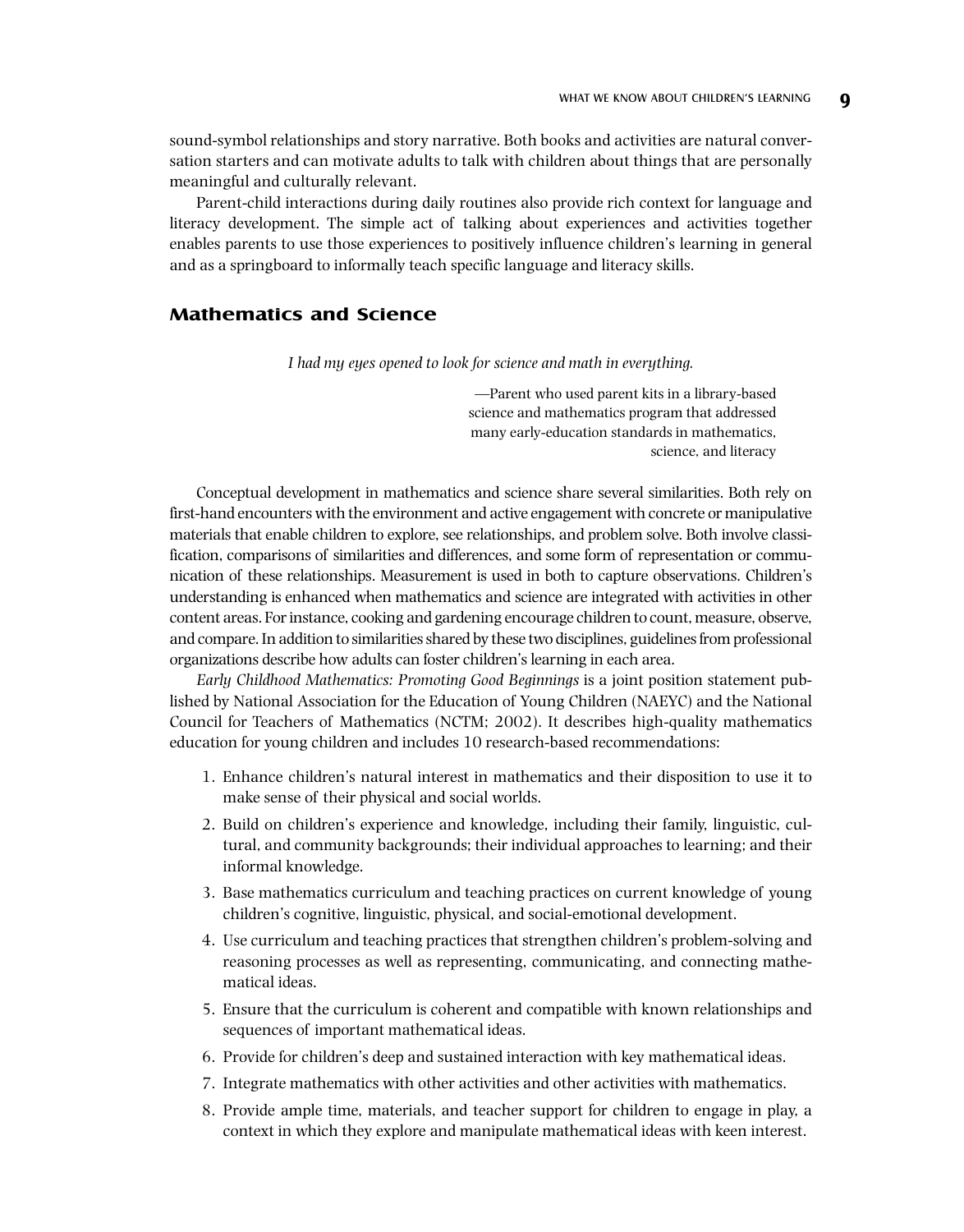#### 10 LEARNING AT HOME, PREK-3

- 9. Actively introduce mathematical concepts, methods, and language through a range of appropriate experiences and teaching strategies.
- 10. Support children's learning by thoughtfully and continually assessing all children's mathematical knowledge, skills, and strategies.

There are three main dimensions of science.The first aspect, and the one that most often comes to mind, is content or scientific knowledge. Science curriculum is often structured by areas within science (physical science, life science, earth and space science, science and technology) to provide experiences through which children can acquire content knowledge. And, indeed, the National Science Education Standards organize science content standards in this fashion for K–4 (National Committee on Science Education Standards and Assessment, 1996). While content knowledge is important, the other two dimensions of science may be even more significant in early childhood. They are science processes—the foundation of the scientific method—and attitudes and dispositions about science. Without curiosity, a sense of wonder, and a feeling of capability to learn about science, children may lack the motivation to acquire science content knowledge. Helping them develop the intellectual dispositions to do science can be more difficult in the upper grades than it is in early childhood. The early years provide that opportunity.

It has been said that young children are natural born scientists. They are innately interested in the world around them and eager to learn about it. Just like scientists, they naturally use the science processes of inquiry and investigation as they build their own theories of how things work. Effective instructional practice in science provides time, space, and equipment for children to conduct investigations. It also encourages children's systematic use of basic science process skills. These include observing, classifying and comparing information, measuring, communicating observations and information collected, inferring cause and effect relationships, predicting outcomes, and experimenting by manipulating variables.

However curriculum and instruction are organized, the main goal in early childhood should be to build on the processes children are already predisposed to using to figure things out so that they begin to think like scientists. To this end, it is more appropriate for children to investigate fewer topics in depth, so they have opportunitiesto use science process skills systematically, to learn to think critically, and to gain confidence in their abilities as problem solvers, than it is to tackle too many topics. It is better to enable children to "uncover" a topic than to cover the curriculum in a superficial fashion (Helm & Katz, 2001).

#### Mathematics and Science Learning at Home

Families play a central role in children's mathematical development and science understandings, one that is analogous to their role in children's literacy development. Children's early experiences at home and in the community shape their later abilities and interests and can build a sound mathematical and science foundation.

Several of the NAEYC-NCTM (2002) recommendations highlight the importance of families in children's acquisition of mathematical knowledge. One way you can encourage children's in-depth and sustained involvement in math activities is to help families extend and develop math experiences outside of school. Furnishing families with information about everyday mathematics experiences as well assupplying hands-on resourcesin the form of games and manipulative materials enables them to engage children in mathematical learning experiences tailored to their interests, languages, and home cultures (Edge, 2000). Playful activities that encourage counting, measuring, block constructions, and that include board and card games can also help children and families develop positive attitudes toward math.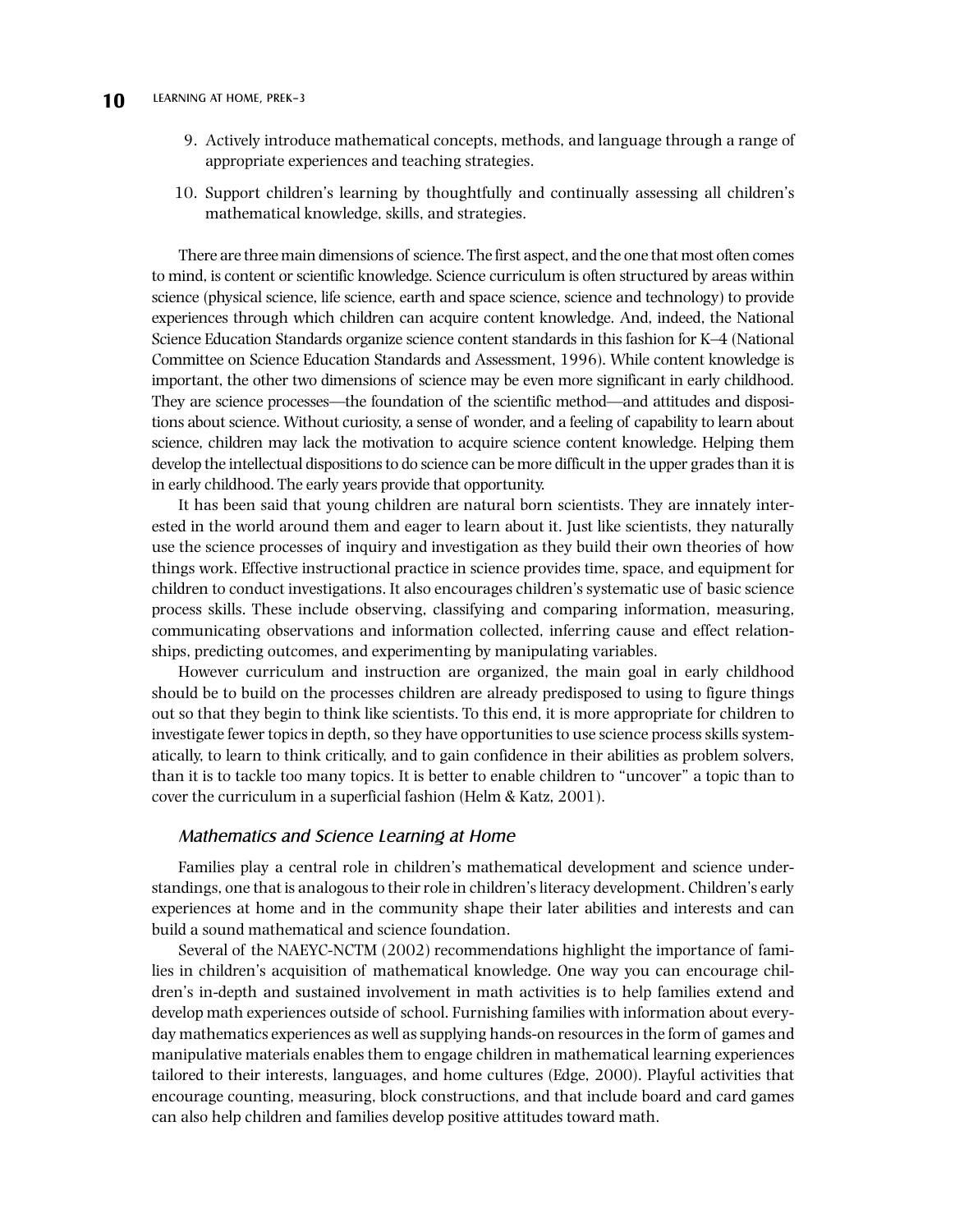You can also help families see the many opportunities for science experiences within their homes and communities. Kitchens and back yards are wonderful science labs, full of hands-on opportunities for children to learn about science. Encouraging children's engagement in inquiry and investigations at home, where time constraints are likely to be fewer than they are within daily classroom schedules, allows for the kind of sustained involvement that leads to indepth understanding. It also increases parent involvement and interest. When parents have information and materials to engage children in learning about natural phenomena, they are able to extend those experiences in ways not always possible within the classroom. They can seize the moment and follow children'slead and in the processreinforce positive attitudes about science and children's belief in their own capabilities.

Many child-development experts have voiced concerns about children's disconnection from the natural world (Kahn & Kellert, 2002). Children seem to be increasingly plugged into television and electronic games when inside and engaged in organized sports when outside.You can encourage families and children to become involved in nature-based science experiences that inspire a sense of wonder and curiosity, the driving forces behind science. Moreover, personal contact with nature makes it more likely that children will become conscientious stewards of the earth. Science content related to ecology or the environment cannot replace the attitudes children develop from first-hand experiences in the natural world. So, when you help families understand the learning that can come from watching a spider build a web, following an ant trail, or observing pigeon or sparrow behavior, you are helping to empower the next generation in caring for the planet and instilling scientific habits of mind.

Given appropriate support from the school, most children will use science process skills (observing, communicating, classifying, measuring, inferring, and predicting) at home to understand science concepts at a deeper level. Likewise, they can explore mathematical relationships, engage in problem-solving activities, and document mathematical information. When you enable families to engage together in appropriate home-based math and science activities, you are enhancing the quality of classroom math and science instruction. With your support, family members can reinforce basic concepts and skills asthey engage with children in informal activities and investigations. At the same time, you are enabling families to help children gain confidence in their own abilities as budding scientists and mathematicians.The power of family members' interest and participation should not be underestimated as a motivating force to encourage learning in these areas.

## **The Creative Arts**

*Many educators and parents still differentiate between a time for learning and a time for play without seeing the vital connection between them.*

—Leo Buscaglia, *Love in the Classroom*

As you and your school struggle to meet the requirements of No Child Left Behind with its focus on reading and mathematics, there is often little time for children to engage in creative arts activities. Nonetheless, the creative arts—music, movement, dance, creative dramatics, and the visual arts of drawing, painting, and sculpting—play a central role in early childhood education and should be part of children's daily experiences. They invite children to experiment, invent, and express their thoughts and feelings as they interpret and represent their experiences in unique ways. In the process, the arts promote children's positive attitudes about inquiry, problem solving, and confidence in their capacity to learn. In addition, children with a variety of talents and learning styles can enhance and demonstrate their understanding through the arts.